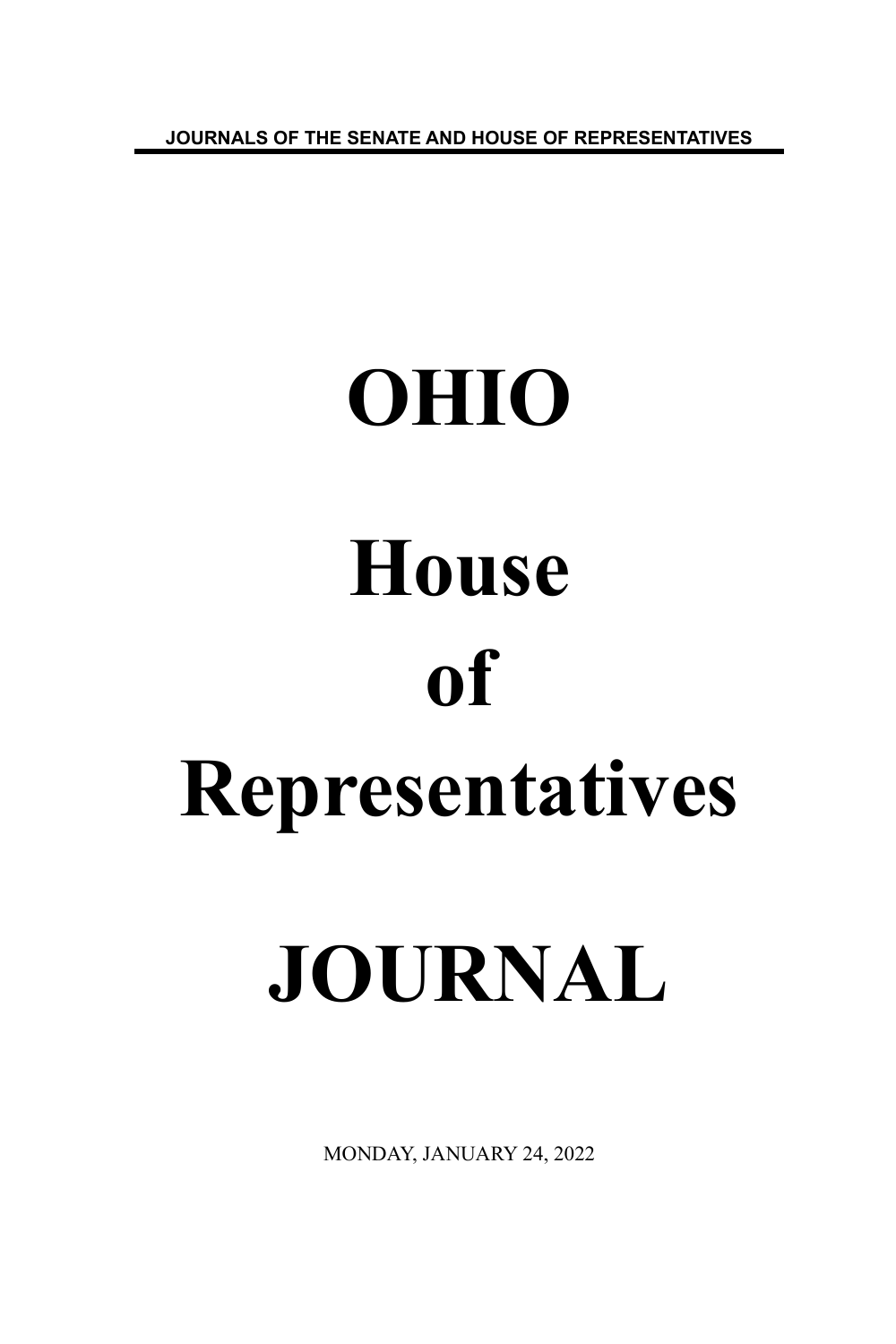# ONE HUNDRED TWENTIETH DAY Hall of the House of Representatives, Columbus, Ohio **Monday, January 24, 2022, 9:00 o'clock a.m.**

The House met pursuant to adjournment.

Pursuant to House Rule No. 23, the Clerk called the House to order.

Representative Richardson was selected to preside under the Rule.

The journal of the previous legislative day was read and approved.

# **INTRODUCTION OF BILLS**

The following bills were introduced:

**H. B. No. 537 -** Representative Abrams.

To enact section 5.2529 of the Revised Code to designate February 12 as "Cholangiocarcinoma Awareness Day."

**H. B. No. 538 -** Representatives Koehler, Kelly.

Cosponsors: Representatives Ray, Hillyer, Weinstein, Carfagna, Seitz, John, Stein, White, Hoops, Miranda, O'Brien, Sheehy, Jarrells, Richardson, Sweeney, Ghanbari.

To provide temporary authority, expiring July 1, 2022, for members of a public body to meet by means of teleconference or video conference, and to declare an emergency.

**H. B. No. 539 -** Representatives Kelly, Ghanbari. Cosponsors: Representatives Russo, Brown, Miranda, Smith, M., Seitz, White, Sheehy, Smith, K., Lightbody, Miller, A., Plummer.

To amend sections 145.07, 742.07, 3307.09, 3309.09, and 5505.04 of the Revised Code to require the state retirement systems to publicly broadcast board meetings.

**H. B. No. 540 -** Representatives Kelly, Ghanbari.

Cosponsors: Representatives Russo, Brown, Miranda, Smith, M., Seitz, White, Sheehy, Smith, K., Lightbody, Miller, A., Plummer.

To enact sections 145.117, 742.117, 3307.16, 3309.151, and 5505.066 of the Revised Code to require the state retirement system boards to disclose certain financial information regarding alternative investments.

**H. B. No. 541 -** Representatives Kelly, Ghanbari.

Cosponsors: Representatives Russo, Brown, Miranda, Smith, M., White, Sheehy, Smith, K., Lightbody, Miller, A., Plummer.

To amend sections 145.112, 742.111, 3307.151, 3309.155, and 5505.08 of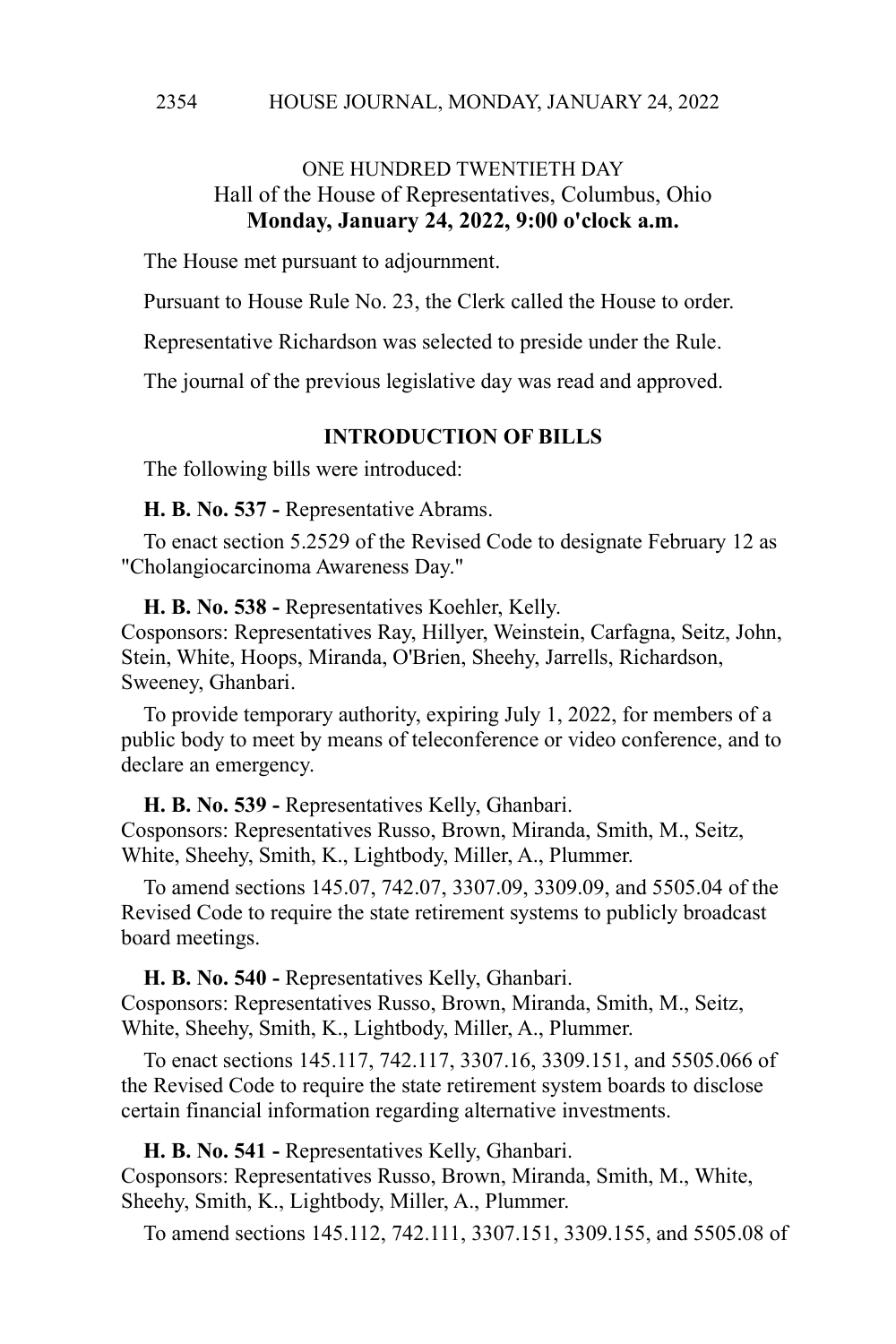the Revised Code regarding the prohibition against the state retirement systems doing business with a former state retirement system employee, officer, or board member.

# **H. B. No. 542 -** Representatives Roemer, Sobecki.

To amend sections 2925.01, 3333.26, 4709.01, 4709.07, 4709.08, 4709.09, 4709.11, 4709.12, 4709.14, 4709.99, 4713.01, 4713.02, 4713.06, 4713.07, 4713.071, 4713.08, 4713.081, 4713.09, 4713.10, 4713.14, 4713.141, 4713.16, 4713.17, 4713.25, 4713.28, 4713.30, 4713.31, 4713.34, 4713.35, 4713.39, 4713.41, 4713.46, 4713.49, 4713.55, 4713.56, 4713.58, 4713.59, 4713.60, 4713.61, 4713.62, 4713.63, 4713.64, 4713.641, 4713.66, and 4713.69; to enact new sections 4709.02, 4709.03, 4709.05, 4709.10, 4709.13, 4713.44, and 4713.45 and sections 4709.031, 4709.051, 4709.071, 4709.072, 4709.073, 4709.091, 4709.111, and 4709.112; and to repeal sections 4709.02, 4709.03, 4709.05, 4709.10, 4709.13, 4709.23, 4713.26, 4713.36, 4713.44, and 4713.45 of the Revised Code to make changes to the law governing the regulation of cosmetologists and barbers.

## **H. B. No. 543 -** Representative Ginter.

To amend section 5533.34 of the Revised Code to rename the "Melvin E. Newlin Memorial Highway" in Columbiana County as the "PFC Melvin E. Newlin, Medal of Honor Recipient, Memorial Highway."

#### **H. B. No. 544 -** Representatives Sobecki, West.

To repeal Section 4 of S.B. 258 of the 134th General Assembly to delay the 2022 primary election to June 7 and to declare an emergency.

#### **H. B. No. 545 -** Representatives Abrams, Baldridge.

Cosponsors: Representatives LaRe, Seitz, Miller, K., Young, T., Jones, White, Ghanbari, Gross, Richardson, Miller, A.

To amend section 4735.05 and to enact section 2317.023 of the Revised Code to generally allow for privileged testimonial communications between a peer support team member and an individual receiving peer support services or advice from the team member.

#### **H. B. No. 546 -** Representative Grendell.

Cosponsors: Representatives Hall, LaRe, Miller, K., Jordan, Gross, Creech.

To amend sections 323.151, 323.152, 323.153, 323.156, 327.01, 327.02, 327.04, 739.02, 739.07, 739.08, 4503.064, 4503.065, 4503.068, and 5747.502 and to enact sections 507.081, 739.15, 5705.75, 5705.76, 5705.77, and 5705.78 of the Revised Code to allow local governments to establish investment funds and use interest earnings to reduce taxes and special assessments on senior citizen homesteads.

Said bills were considered the first time.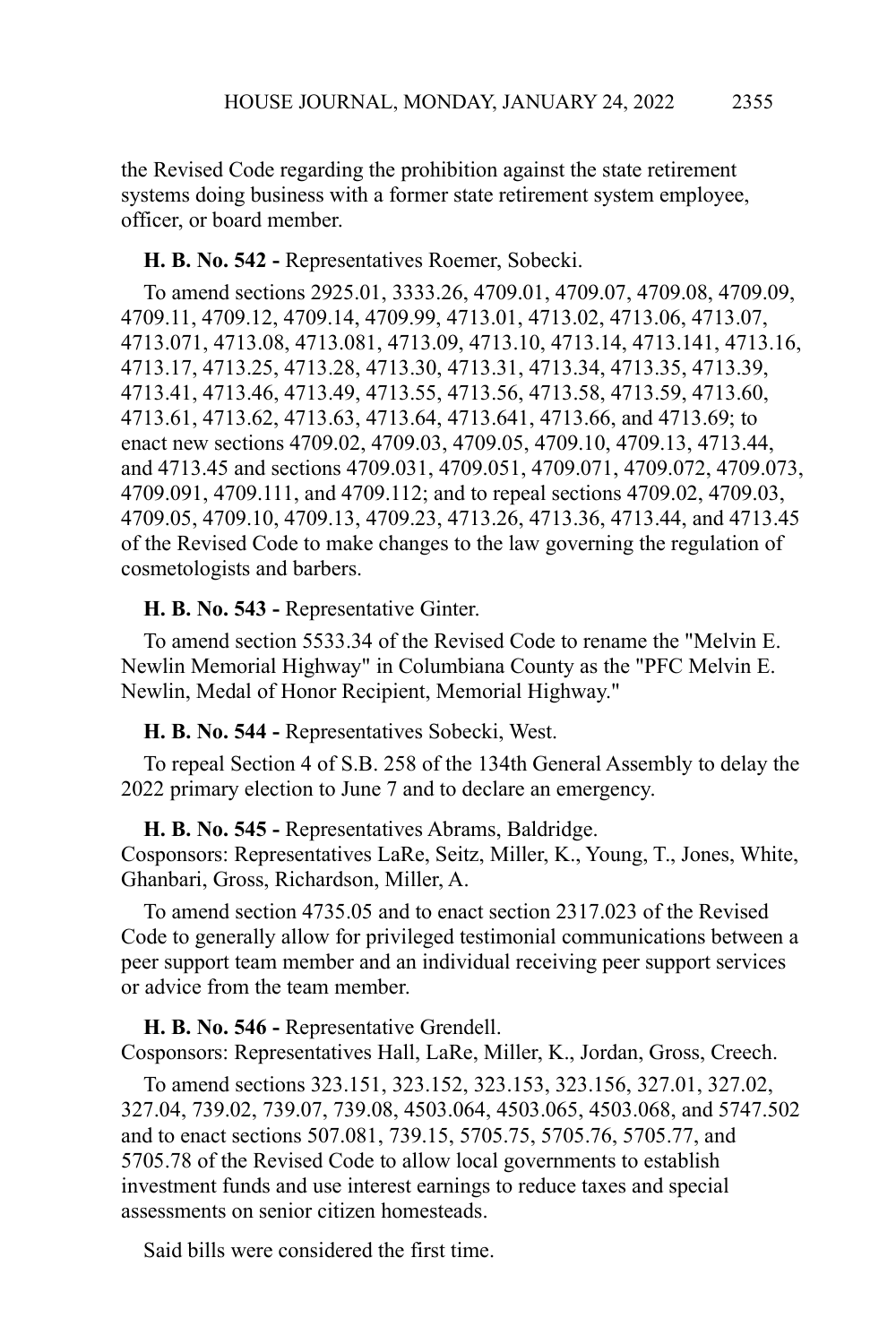# **BILLS FOR THIRD CONSIDERATION**

**H. B. No. 34**-Representative Ingram.

Cosponsors: Representatives Miranda, Brent, Miller, A., Galonski, Crawley, Sobecki, Smith, K., West, Lightbody, Miller, J., Hillyer, Crossman, Weinstein, Lepore-Hagan, Schmidt, Callender, Kelly, Upchurch.

To amend sections 3314.03, 3326.11, and 3328.24 and to enact section 3319.324 of the Revised Code to require that public and private schools transmit a transferred student's records within five school days, was taken up for consideration the third time.

The question being, "Shall the bill pass?"

Representative Johnson moved that **H. B. No. 34**-Representative Ingram, be informally passed and that it be taken up for consideration on: Tuesday, February 1, 2022.

The motion was agreed to without objection.

**S. B. No. 43**-Senator Schaffer.

Cosponsors: Senators Romanchuk, Fedor, Craig, Huffman, S., Roegner, Antonio, Blessing, Brenner, Cirino, Gavarone, Hackett, Hoagland, Hottinger, Johnson, Kunze, Maharath, Peterson, Reineke, Rulli, Sykes, Thomas, Williams, Wilson, Yuko Representatives Lepore-Hagan, West, White.

To enact section 5.271 of the Revised Code to designate July as "Sarcoma Awareness Month" and to name the act Hank's Law, was taken up for consideration the third time.

The question being, "Shall the bill pass?"

Representative Johnson moved that **S. B. No. 43**-Senator Schaffer, be informally passed and that it be taken up for consideration on: Tuesday, February 1, 2022.

The motion was agreed to without objection.

**Sub. H. B. No. 428**-Representatives Pavliga, Edwards. Cosponsors: Representatives Click, Grendell, Holmes, Plummer, White, Carruthers, Liston.

To enact sections 103.55, 103.551, and 103.552 of the Revised Code to establish the Adverse Childhood Experiences Study Commission, was taken up for consideration the third time.

The question being, "Shall the bill pass?"

Representative Johnson moved that **Sub. H. B. No. 428**-Representatives Pavliga, Edwards, be informally passed and that it be taken up for consideration on: Wednesday, January 26, 2022.